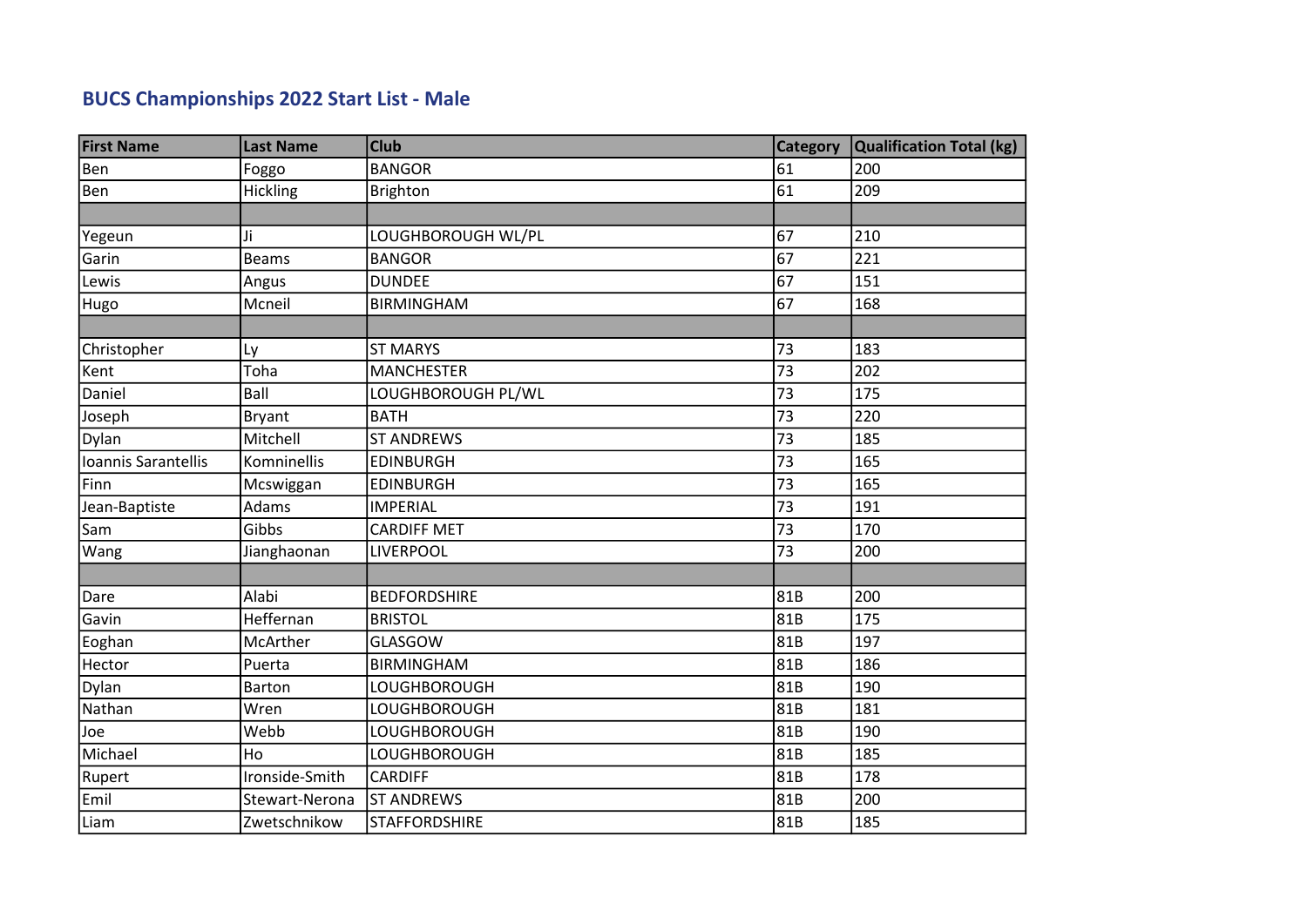| Gergo                            | Kocsis          | SHEFFIELD HALLAM   | 81B | 180 |
|----------------------------------|-----------------|--------------------|-----|-----|
|                                  |                 |                    |     |     |
| George                           | Dean            | LOUGHBOROUGH PL/WL | 89B | 195 |
| Rory                             | Watson          | <b>GLASGOW</b>     | 89B | 195 |
| Pablo                            | Miro            | <b>EDINBURGH</b>   | 89B | 195 |
| George                           | Lansdown        | <b>EDINBURGH</b>   | 89B | 188 |
| Thomas                           | Zacharis        | <b>EDINBURGH</b>   | 89B | 184 |
| Dan                              | Scott-Jackson   | <b>ST MARYS</b>    | 89B | 183 |
| Kal Jie Roger                    | Loh             | <b>ST ANDREWS</b>  | 89B | 183 |
| Benjamin Daniel Derek Harrington |                 | <b>LEEDS</b>       | 89B | 183 |
| Kamaal                           | Rehman          | <b>CARDIFF MET</b> | 89B | 183 |
| Adam                             | Esa             | LIVERPOOL          | 89B | 185 |
|                                  |                 |                    |     |     |
| Chris                            | Murray          | LOUGHBOROUGH       | 81A | 313 |
| Theo                             | Morris          | <b>USW</b>         | 81A | 247 |
| Thomas                           | Adler           | UCL                | 81A | 201 |
| William                          | Ridge           | <b>BANGOR</b>      | 81A | 227 |
| Harry                            | March           | <b>BATH</b>        | 81A | 220 |
| Lee                              | Salter          | <b>MIDDLESEX</b>   | 81A | 223 |
| Damien                           | Baudhuin        | <b>BRIGHTON</b>    | 81A | 228 |
| Matthew                          | Tonge           | <b>MANCHESTER</b>  | 81A | 213 |
| Konstantinos                     | Agkastiniotis   | <b>CAMBRIDGE</b>   | 81A | 203 |
| James                            | Zhang           | <b>ST ANDREWS</b>  | 81A | 201 |
|                                  |                 |                    |     |     |
| Chris                            | Russ            | LOUGHBOROUGH PL/WL | 89A | 273 |
| Allen                            | <b>Brindley</b> | <b>HERIOT-WATT</b> | 89A | 280 |
| Stefano                          | Cataldi         |                    | 89A | 285 |
| Josce                            | Syrett          | <b>ESSEX</b>       | 89A | 225 |
| Mike                             | Webb            | LOUGHBOROUGH PL/WL | 89A | 240 |
| Joey                             | Harrison        | <b>BATH</b>        | 89A | 247 |
| Fouad                            | Ghareeb         | <b>EDINBURGH</b>   | 89A | 211 |
| Ethan                            | King            | <b>DUNDEE</b>      | 89A | 210 |
|                                  |                 |                    |     |     |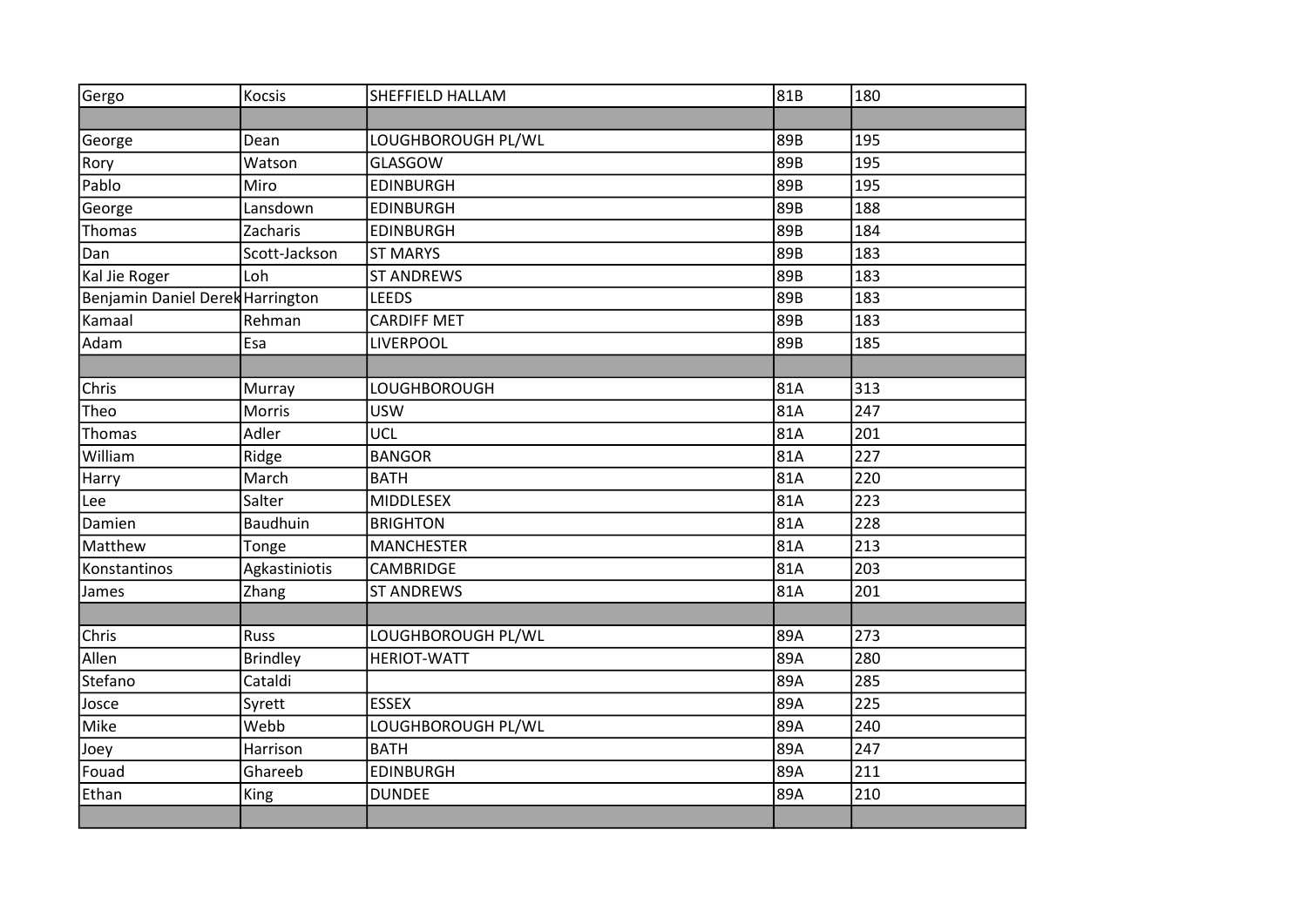| Harry      | <b>Nelms</b>     | <b>CARDIFF</b>           | 96     | 291 |
|------------|------------------|--------------------------|--------|-----|
| Myren      | Madden           | <b>NOTTINGHAM</b>        | 96     | 286 |
| Ciaran     | Barnes           | <b>IMPERIAL</b>          | 96     | 250 |
| Ed         | Smale            | LOUGHBOROUGH PL/WL       | 96     | 296 |
| Taylor     | Probets          | <b>CARDIFF</b>           | 96     | 200 |
| Guto       | Hughes           | <b>BANGOR</b>            | 96     | 260 |
| Jules      | Hobbs            | <b>ST MARYS</b>          | 96     | 205 |
| Alexander  | Lewis            | LEEDS                    | 96     | 195 |
| Stephen    | Bestman          | <b>BRUNEL</b>            | 96     | 292 |
| Shane      | Martin           | <b>OXFORD</b>            | 96     | 263 |
| Cearn      | McDonnell        | <b>CARDIFF MET</b>       | 96     | 210 |
|            |                  |                          |        |     |
| Jonathan   | Healy            | <b>WESTMINSTER</b>       | 102    | 261 |
| Josh       | Murray           | <b>EDINBURGH</b>         | 102    | 217 |
| Thomas     | Farley           | <b>ST MARYS</b>          | 102    | 210 |
| Euan       | McGuigan         | <b>EDINBURGH</b>         | 102    | 195 |
|            |                  |                          |        |     |
| Ben        | Slessor          | LOUGHBOROUGH PL/WL       | 109    | 205 |
| Oliver     | Godwin           | <b>MANCHESTER MET</b>    | 109    | 243 |
| Alex       | <b>Burbridge</b> | <b>LONDON SOUTH BANK</b> | 109    | 235 |
| Dan        | Conroy           | <b>UCL</b>               | 109    | 273 |
| <b>NII</b> | Ocquaye          | <b>BRUNEL</b>            | 109    | 240 |
|            |                  |                          |        |     |
| Michael    | Markunas         | <b>UCL</b>               | $109+$ | 210 |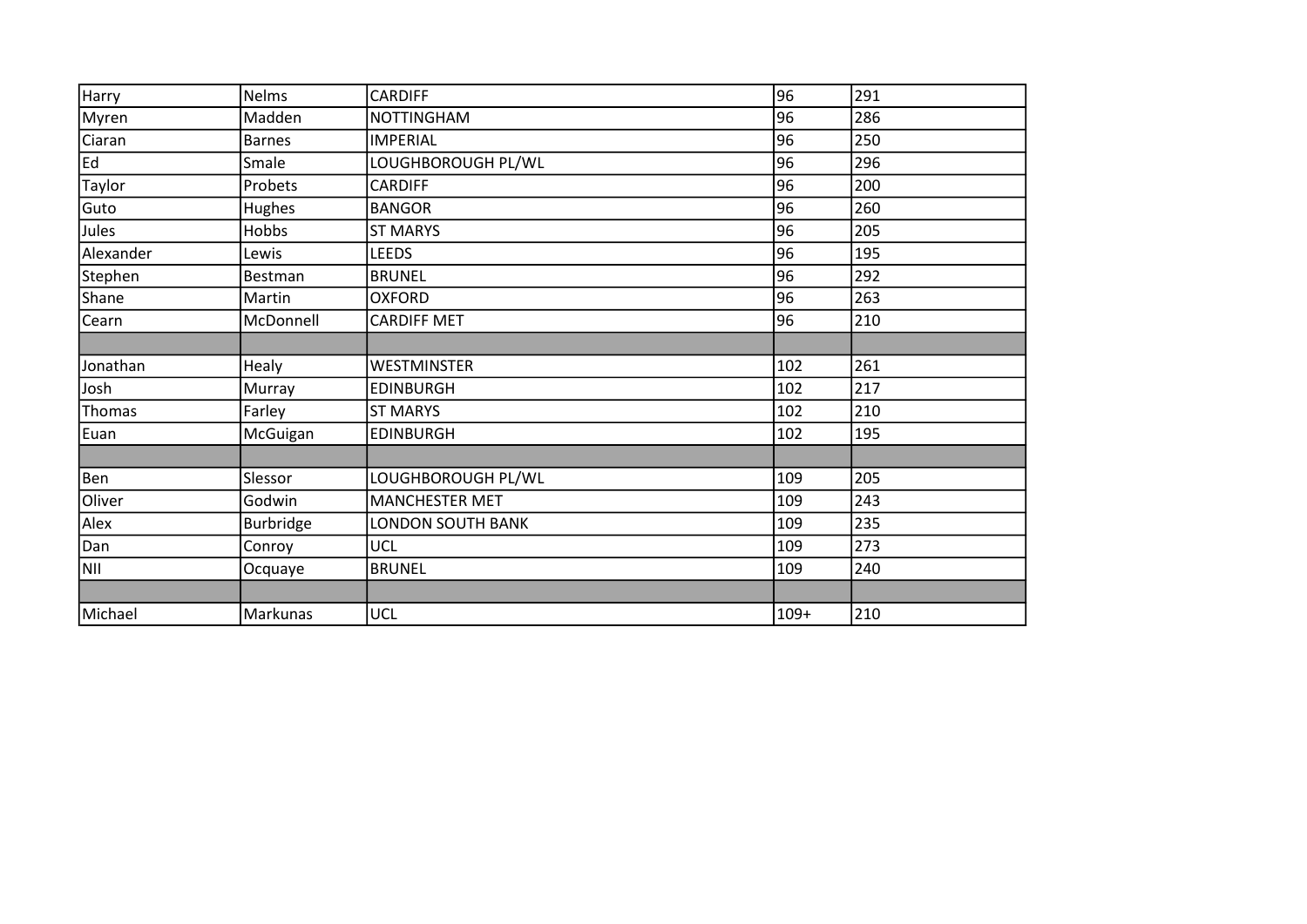## BUCS Championships Start List - Female

| <b>First Name</b> | <b>Last Name</b> | <b>Club</b>             | <b>Category</b> | Qualification Total (kg) |
|-------------------|------------------|-------------------------|-----------------|--------------------------|
| Alex              | Mackay           | <b>DUNDEE</b>           | 45              | 88                       |
|                   |                  |                         |                 |                          |
| Nurul Syuhaidah   | Ahman            | LOUGHBOROUGH PL/WL      | 49              | 100                      |
| Harriet           | Renkin           | <b>UCL</b>              | 49              | 121                      |
| Weng Sun          | Lao              | UCL                     | 49              | 114                      |
|                   |                  |                         |                 |                          |
| Nikole            | Roberts          | <b>BANGOR</b>           | 55              | 133                      |
| Vasiliki          | Katsorida        | <b>GLASGOW</b>          | 55              | 114                      |
| Sarah             | Eunson           | <b>GLASGOW</b>          | 55              | 120                      |
| Charlotte         | Boulanger        | <b>NOTTINGHAM TRENT</b> | 55              | 139                      |
| Eleanor           | Hopper           | LOUGHBORUOGH PL/WL      | 55              | 97                       |
| Ashaunna          | Green            | HUDDERSFEILD            | 55              | 124                      |
| Ashley            | Rice             | <b>ST ANDREWS</b>       | 55              | 98                       |
|                   |                  |                         |                 |                          |
| Katarzyna         | Moszyk           | <b>EDINBURGH NAPIER</b> | 59              | 150                      |
| Emilia Nygaard    | Parsons          | UCL                     | 59              | 120                      |
| Emily             | Grimmett         | LOUGHBOROUGH PL/WL      | 59              | 118                      |
| Rebecca           | <b>Brett</b>     | LOUGHBOROUGH PL/WL      | 59              | 115                      |
| Alivia            | Smithy           | <b>GLASGOW</b>          | 59              | 122                      |
| Kate              | Rattley          | <b>BOURNEMOUTH</b>      | 59              | 125                      |
| Elise             | Davis            | <b>BIRMINGHAM</b>       | 59              | 105                      |
|                   |                  |                         |                 |                          |
| Molly             | Greenwood        | LOUGHBOROGH PL/WL       | 64              | 159                      |
| Catrin            | Jones            | <b>BIRMINGHAM</b>       | 64              | 152                      |
| Chloe             | <b>Briggs</b>    | <b>UW TSD: SWANSEA</b>  | 64              | 177                      |
| Amy               | McGeoch          | <b>LEEDS</b>            | 64              | 131                      |
| Michaela          | Forgacova        | <b>ARTS LONDON</b>      | 64              | 131                      |
| Niamh             | Roach            | <b>BATH</b>             | 64              | 131                      |
| Chloe             | Winsor           | LOUGHBOROGH PL/WL       | 64              | 111                      |
| Mariana Bela      | Pilakoutas       | <b>EDINBURGH</b>        | 64              | 113                      |